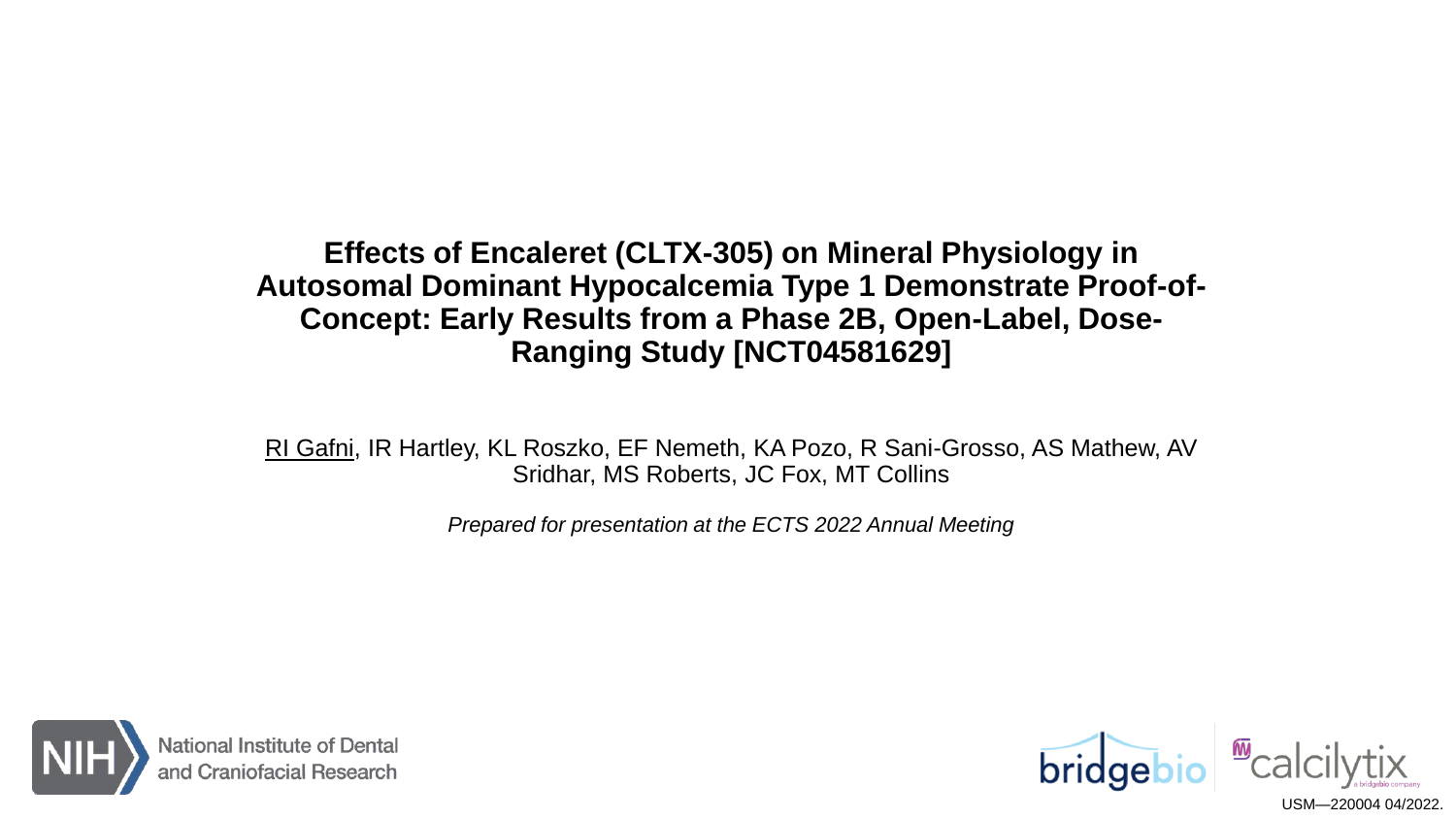- This study was supported by a public/private partnership between the NIDCR Intramural Research Program and BridgeBio affiliate Calcilytix Therapeutics, Inc.
- Encaleret is currently under clinical development, and its safety and efficacy have not been evaluated by any regulatory authority.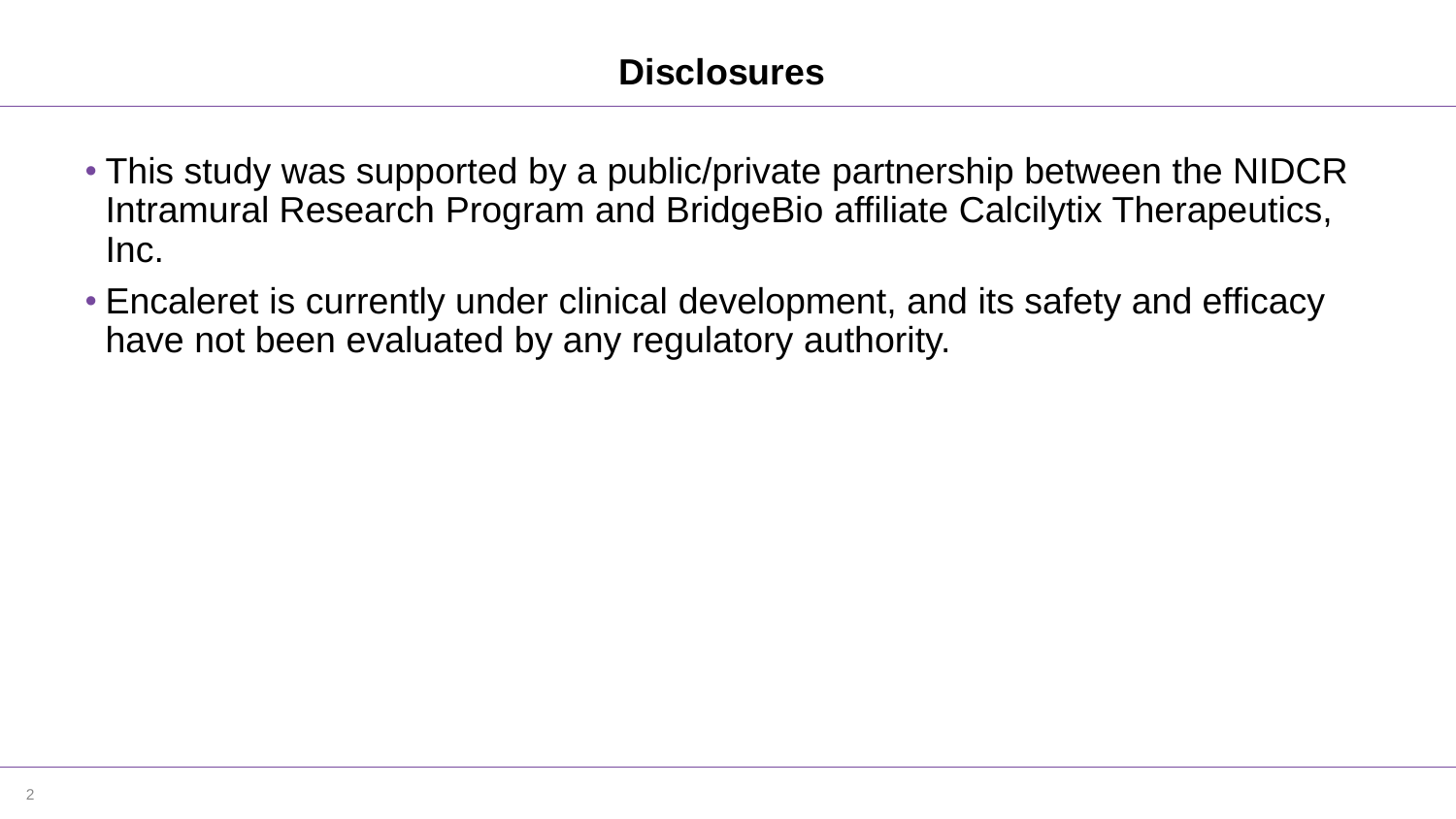### **Blood calcium is maintained by four organs regulated by PTH and the CaSR**

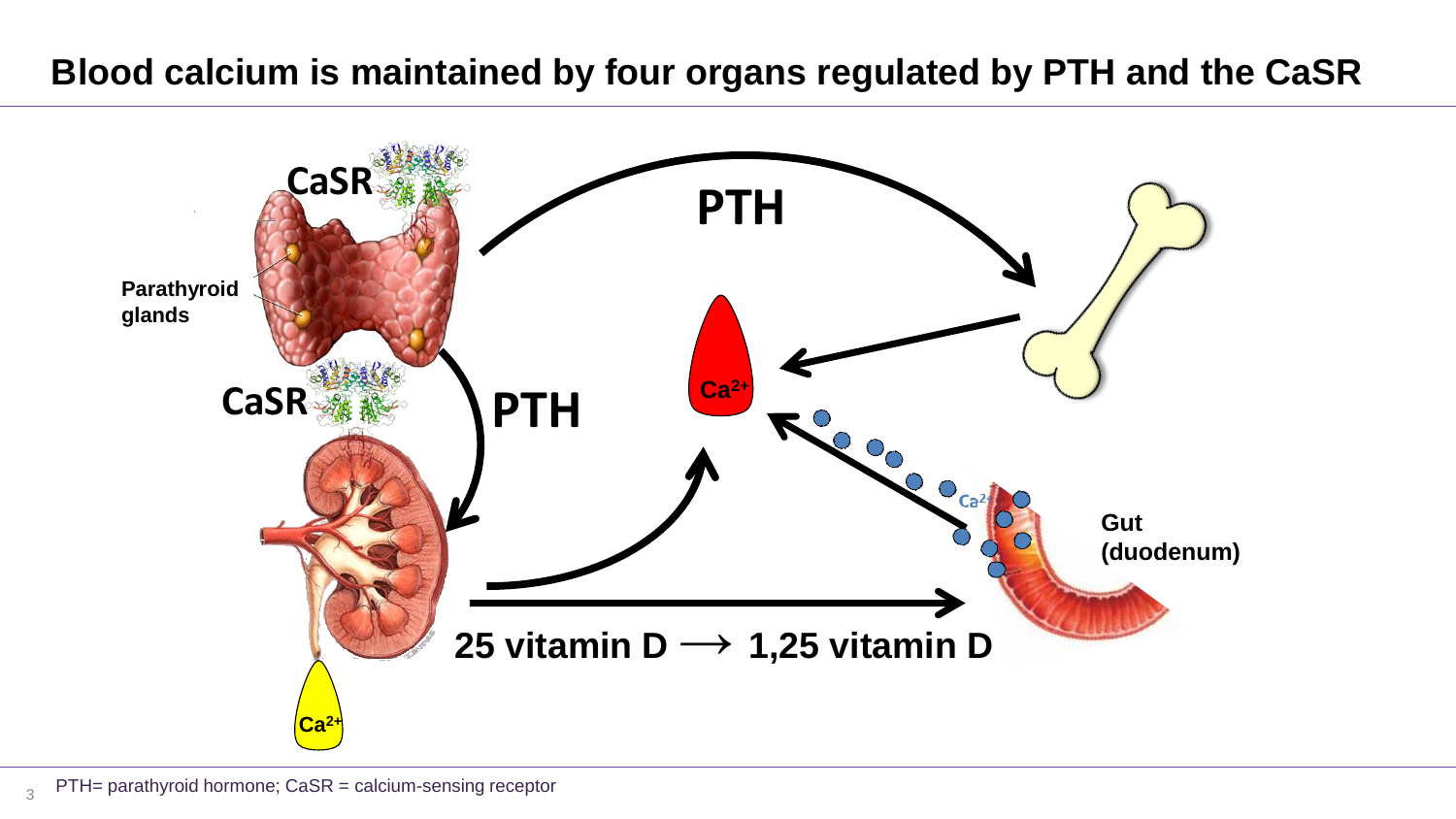### **Activating variants in the** *CASR* **cause Autosomal Dominant Hypocalcemia (ADH1)**



not correct the underlying pathophysiology and has the potential to worsen long-term complications

Blood Ca2+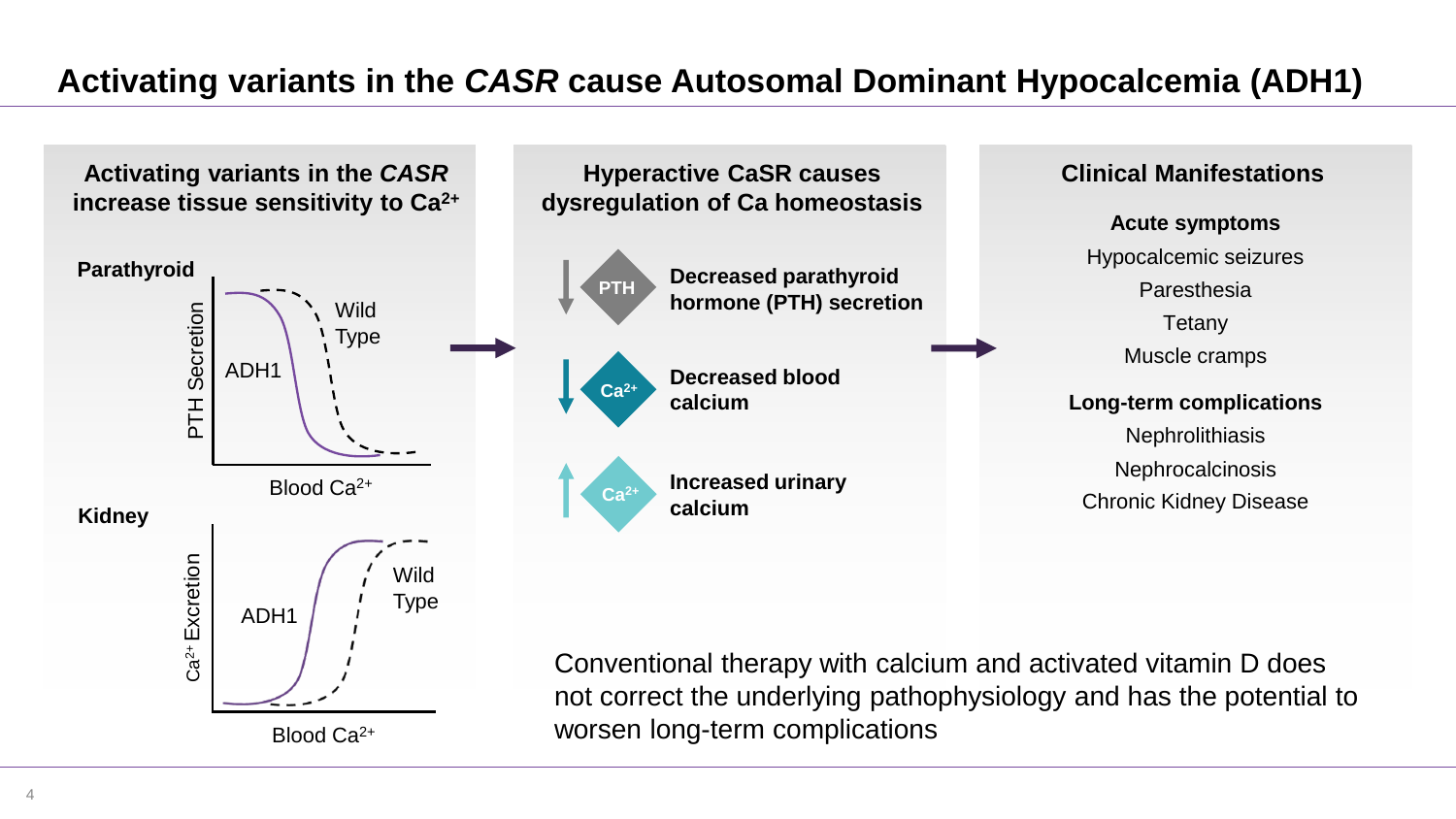### **Encaleret, an investigational oral calcilytic, may be a potential treatment for ADH1**

- Calcilytics are negative allosteric modulators of the CaSR and decreases CaSR sensitivity to extracellular calcium
- Normalizing CaSR sensitivity could correct hypocalcemia, hypercalciuria, and low PTH in individuals with ADH1



Figure adapted from Tfelt-Hansen J, et al. Curr Med Chem. 2002.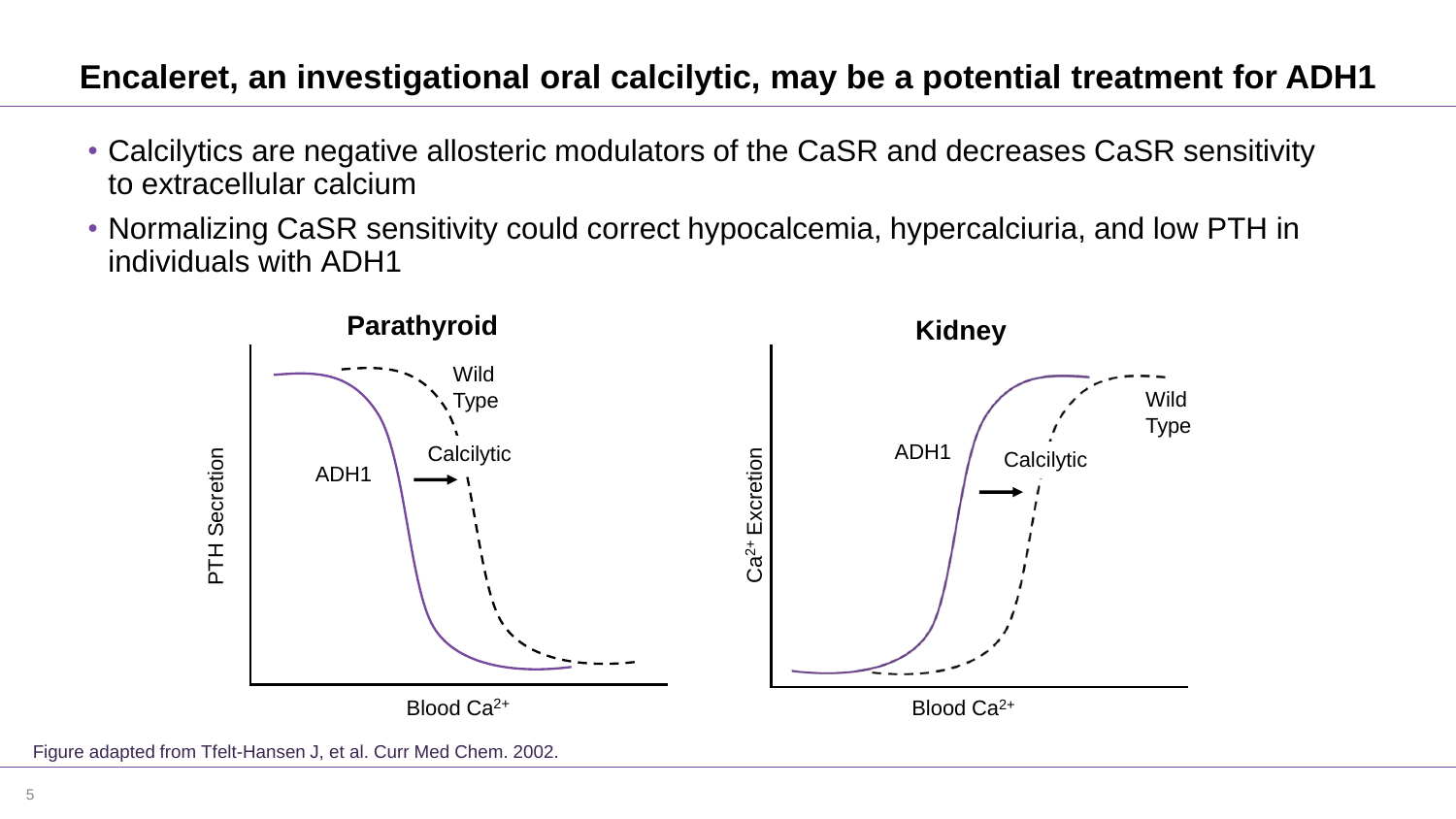# **Encaleret Phase 2B Study Design – CLTX-305-201**



#### **Key study objectives:**

- Safety and tolerability
- Blood calcium concentration
- Urine calcium concentration
- Intact parathyroid hormone concentration

#### **Additional measures:**

- Blood 1,25-(OH)<sub>2</sub> Vitamin D, magnesium, and phosphate
- Urine creatinine, cAMP, citrate, phosphate, sodium, magnesium
- Bone turnover markers (serum collagen C-telopeptide, serum procollagen Type 1 N-propeptide)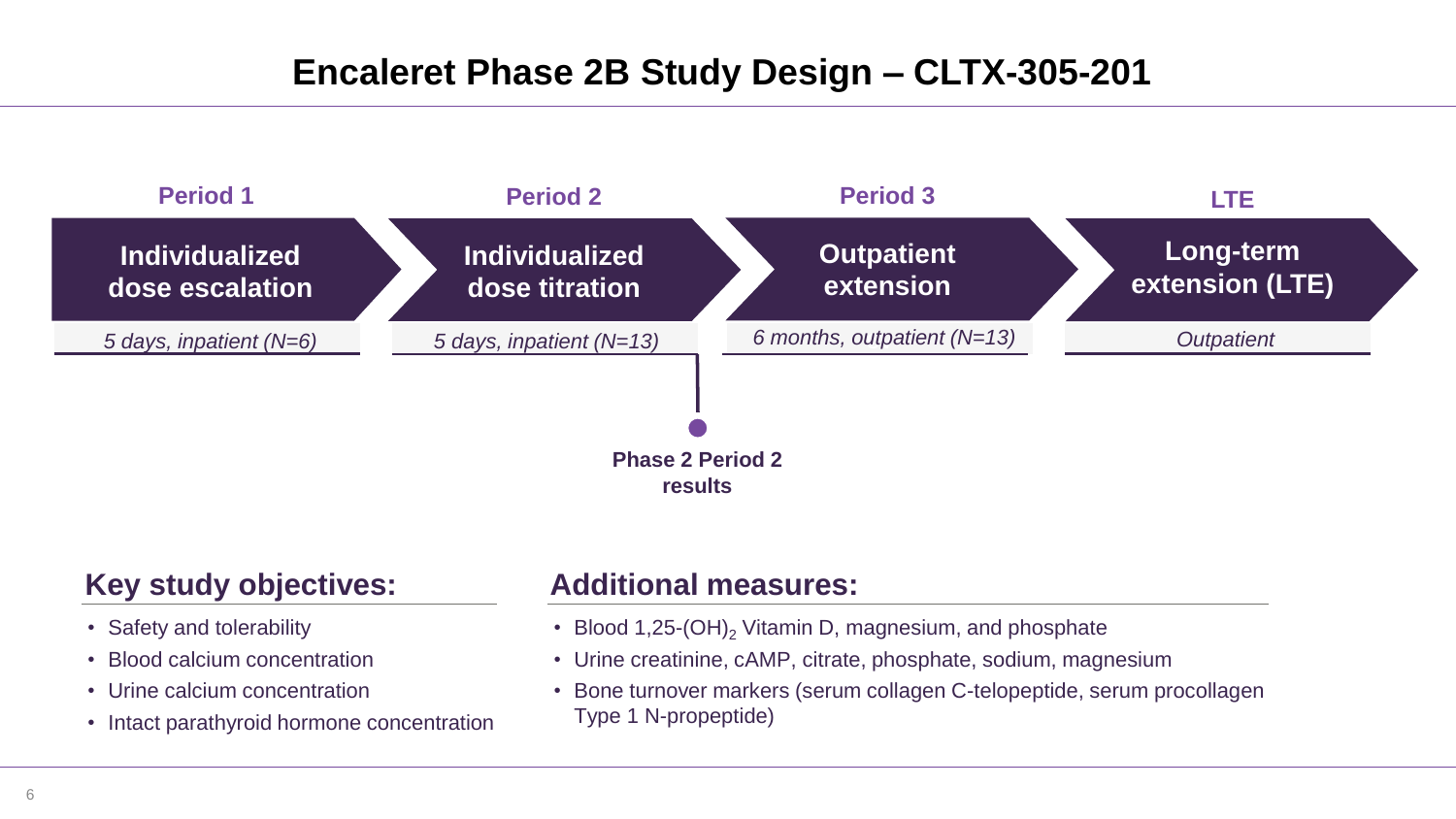# **Baseline Characteristics**

| <b>Characteristic</b>                     | Study Population ( $N = 13$ )                                                                        | <b>Normal Range</b>          |
|-------------------------------------------|------------------------------------------------------------------------------------------------------|------------------------------|
| Age, mean, yr (range)                     | $39(22-60)$                                                                                          |                              |
| Female, $n$ $%$ )                         | 8(62%)                                                                                               |                              |
| Nephrocalcinosis, n (%)                   | 10(77%)                                                                                              |                              |
| $ECG$ QT <sub>c</sub> F (msec)            | $435 \pm 16$                                                                                         | < 460 Female<br>$<$ 450 Male |
| Calcium <sup>1</sup> (mg/dL) <sup>2</sup> | $7.1 \pm 0.4$                                                                                        | $8.4 - 10.2$                 |
| Intact PTH $(pg/mL)^2$                    | $6.3 \pm 7.8$                                                                                        | $15 - 65$                    |
| Phosphate $(mg/dL)^2$                     | $4.5 \pm 1.1$                                                                                        | $2.5 - 4.5$                  |
| Magnesium $(mg/dL)^2$                     | $1.7 \pm 0.2$                                                                                        | $1.6 - 2.6$                  |
| 24h Urine Calcium (mg/24h)                | $384 \pm 221$                                                                                        | $< 250 - 300$                |
| <b>Supplements</b>                        |                                                                                                      |                              |
| Elemental Calcium (mg/day) [mean (range)] | 2120 (750-4800)                                                                                      |                              |
| Calcitriol (µg/day) [mean (range)]        | $0.7(0.2-2.0)$                                                                                       |                              |
| <b>CASR Variants</b>                      | C131Y (2), P221L (2), E604K (1), A840V (3), F788C (1),<br>T151M (1), Q245R (1), I692F (1), E228K (1) |                              |

Data reported as mean±SD. ECG QTcF = electrocardiogram Fridericia-corrected Q-T interval. The encaleret starting dose was either 180mg BID or 90mg BID in Period 2. 1. Albumin-corrected calcium. 2. Measurements taken pre-dose Day 1, Period 2.

7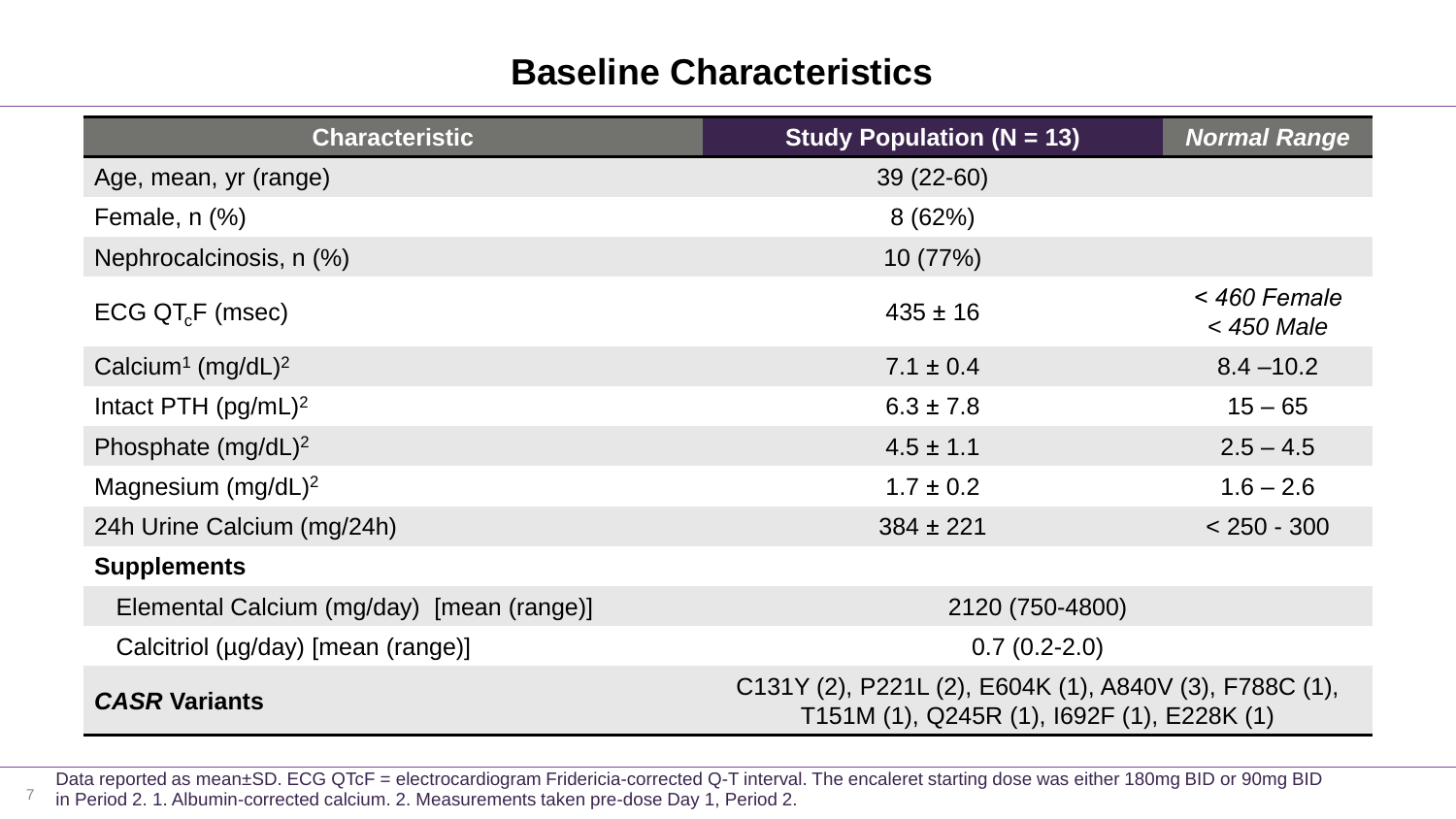## **Encaleret was well-tolerated with no serious adverse events reported**

|                                                                  | <b>Period 2</b><br>$N=13$ |
|------------------------------------------------------------------|---------------------------|
| <b>Number of subjects experiencing any Serious Adverse Event</b> | $0(0\%)$                  |
| <b>Number of subjects experiencing any Adverse Event</b>         | 10 (77%)                  |
| <b>Mild</b>                                                      | 10(77%)                   |
| Moderate                                                         | $0(0\%)$                  |
| <b>Severe</b>                                                    | $0(0\%)$                  |
| <b>Number of Adverse Events Reported</b>                         | 13                        |
| <b>Mild</b>                                                      | 13 (100%)                 |
| Moderate                                                         | $0(0\%)$                  |
| <b>Severe</b>                                                    | $0(0\%)$                  |
| Treatment-related Adverse Events <sup>1</sup>                    | 8 (62%)                   |
| Hypocalcemia                                                     | $0(0\%)$                  |
| Hypophosphatemia                                                 | 7 (88%)                   |
| Hypercalcemia                                                    | 1(12%)                    |

Data as of Mar 8, 2022. 1. Treatment-related adverse events were transient and resolved either spontaneously or with adjustment of the encaleret dose. Treatment-related AEs were counted as the number of events per period and are presented as a percentage of the total number of AEs.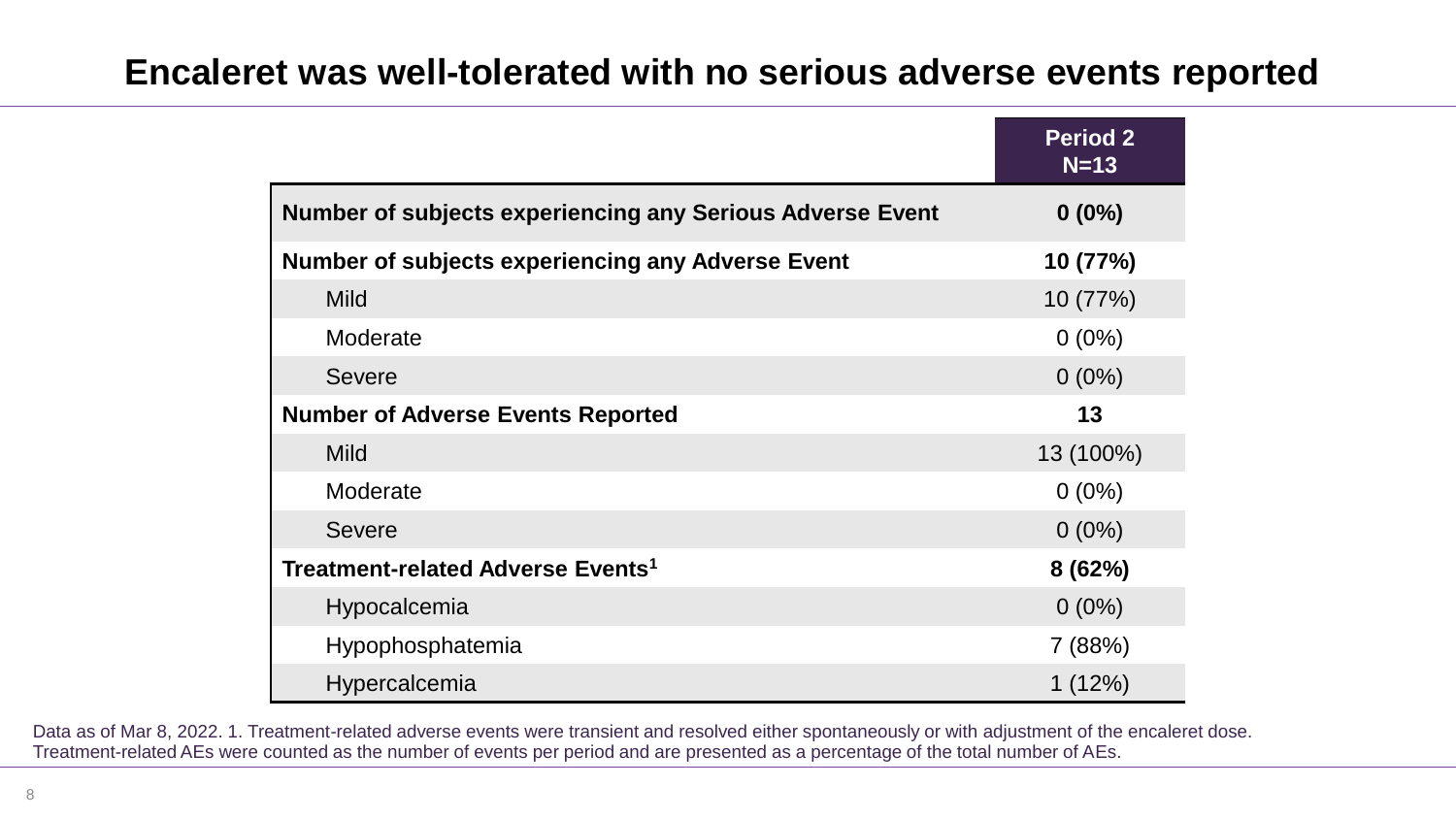## **Period 2 Results (n=13): BID Encaleret normalized mean blood and urine calcium**



Data as of Mar 8, 2022 reported as mean+SD. 1. The mean±SD encaleret dose on Period 2 Day 5 was 94±64mg BID (range: 10-180 BID). Values below limit of assay quantitation recorded as "0". Gray shading reflects normal range. Solid line for urine calcium reflects the upper limit for men and dashed line reflects upper limit for women.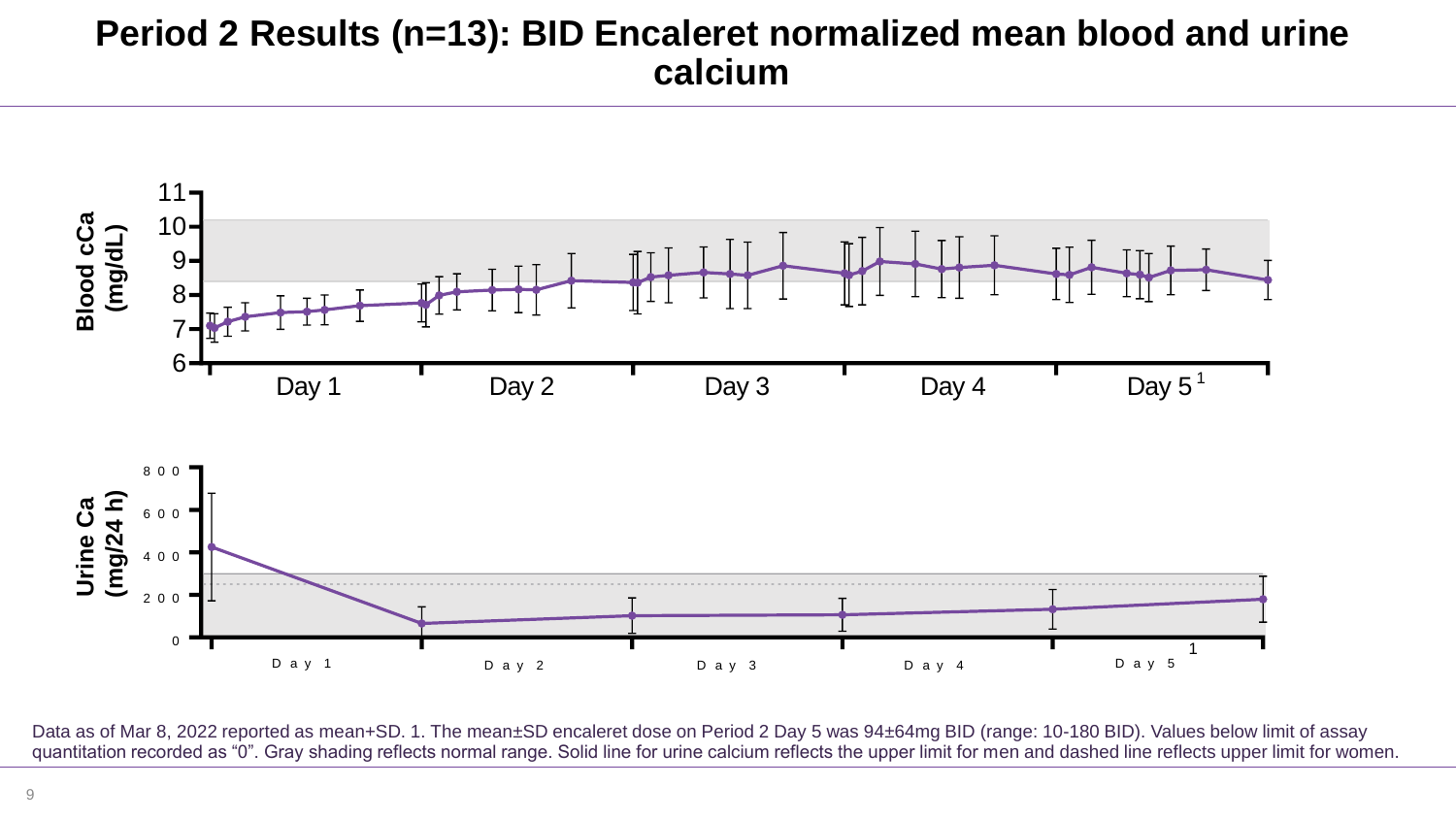## **Period 2 Results (n=13): BID encaleret increased mean PTH and decreased mean blood phosphate**



Data as of Mar 8, 2022 reported as mean+SD. 1. The mean±SD encaleret dose on Period 2 Day 5 was 94±64mg BID (range: 10-180 BID). Values below limit of assay quantitation recorded as "0". Gray shading reflects normal range.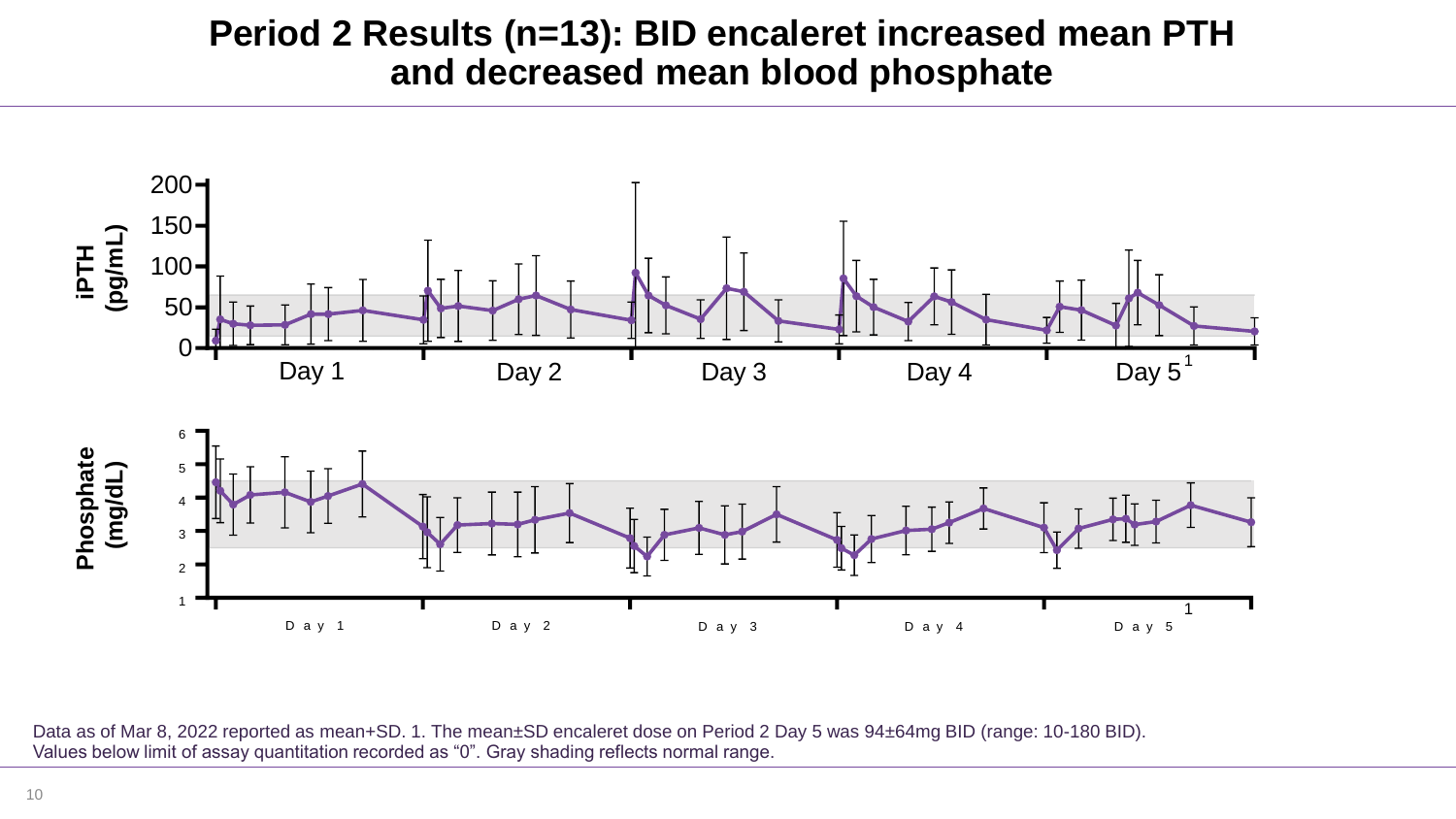- In 13 participants, encaleret normalized mean corrected blood calcium and 24 hour urine calcium excretion during Period 2
- Mean PTH increased and phosphate decreased into the normal range during Period 2
- Encaleret was well-tolerated when administered twice daily over 5 days, with no serious adverse events reported
- Consistent improvements in mineral homeostasis support further investigation of encaleret in ADH1 patients
- Outpatient evaluation of encaleret in this Phase 2b study remains ongoing